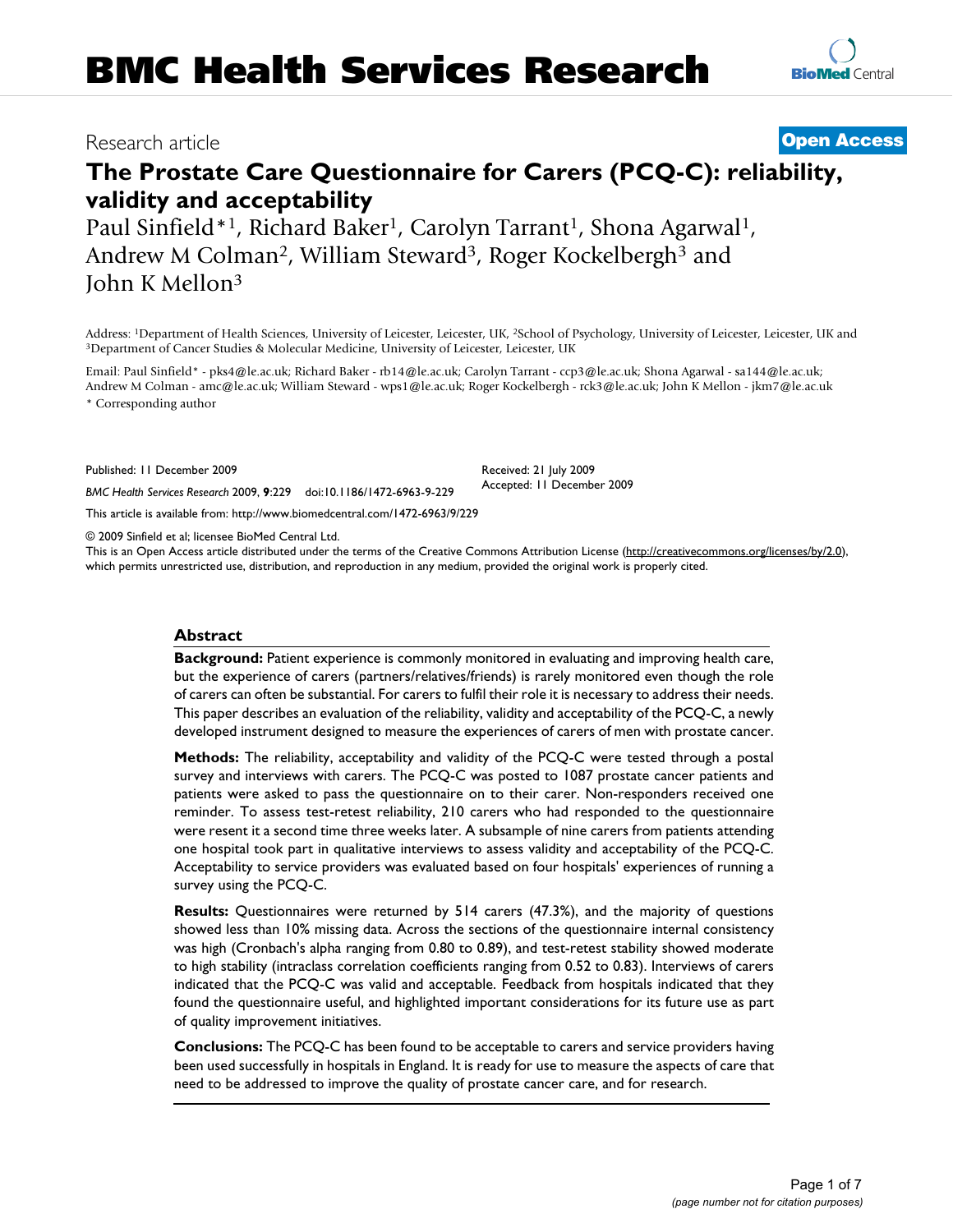# **Background**

In England, a major programme of investment and reform in cancer care was set out in the NHS Cancer Plan 2000 [[1\]](#page-6-0). A national patient survey [[2](#page-6-1)] found signs of progress in terms of patient experience, but patients with prostate cancer tended to report smaller improvements than other cancer patients. The reasons for this were not understood and this led the authors of the report to recommend that cancer networks should give particular attention to prostate cancer [[3\]](#page-6-2). Monitoring patients' experience of care is essential to understand and improve the delivery of care [[4\]](#page-6-3) but no standardised measure for prostate cancer patients was available. Consequently, the NHS Service Delivery and Organisation in association with the national clinical director for cancer commissioned the development of a measure of the experiences of care of men with prostate cancer. The measure was for use in routine practice to compare performance, assess the impact of innovations, and to direct resources more appropriately.

We interpreted carers' experience of prostate cancer care to relate to carers' reports of specific aspects of care, including their experience of being provided with information and advice, involvement in care and decision making, provision of support, delays in care, and coordination of care. Thus carer experience focuses on the process of care, and is conceptually distinct from concepts such as satisfaction (a complex outcome incorporating expectations, experience, feelings, and importance of aspects of care), and quality of life (the impact of physical and mental health on functioning). Furthermore, the findings from measures of experience are usually are regarded as easier to put into practice than measures of satisfaction [[5](#page-6-4)].

The research undertaken to inform this measure established both the importance of the role of carers (partners/ relatives/friends) of men with prostate cancer and the need for a separate measure of their experience of care that would enable their needs to be addressed. While patient experience (or satisfaction) is commonly monitored in evaluating and improving health care, the experience of carers is monitored more rarely and is usually focused on their views of the care that the patient receives (e.g. palliative care). However, this approach does not consider the experiences or needs of carers themselves who may experience significant distress [\[6\]](#page-6-5) and may need help to support the patient [\[7\]](#page-6-6). In order to enable carers to cope with their anxieties and fulfil their supportive role, it is important to understand their own experiences during the health care of their partner/relative/friend for prostate cancer.

This paper describes the development of a questionnaire to measure the experiences of carers of men with prostate cancer- the Prostate Care Questionnaire for Carers (PCQ-C). Measures of experience suitable for wide use must be developed systematically to ensure they address the issues that are important to patients or carers, are readily understood, and are reliable and valid. They must also meet the needs of providers so that the measures can be used flexibly and at different phases of care depending on the providers' focus for quality improvement, and be administered and analysed efficiently. Our aim was to develop a valid, reliable and usable measure that can be used in routine practice as well as in studies of new ways of delivering care. This paper reports the formal evaluation of the reliability and validity of the complete PCQ-C, as well as assessments of its acceptability to carers and service providers. A companion paper describes the development of the measure for use with men with prostate cancer (PCQ-P) [[8](#page-6-7)].

# **Methods**

# *Development and characteristics of the PCQ-C*

The PCQ-C (Prostate Care Questionnaire for Carers) was developed in response to preliminary research with healthcare professionals that identified a need for a separate measure of carers' experience of care. The format and content of the measure were identified through a literature review [[9\]](#page-6-8) and, interviews with carers [[10](#page-6-9)] and service providers from the NHS and the voluntary sector [\[11](#page-6-10)]. This ensured the involvement of both those with experience of the carer role in prostate cancer and experience of administering measures to service users. The carer measure developed was a questionnaire designed to cover the issues which included: information and explanations, the opportunity to be involved in consultations, provision of practical caring advice and where to find sources of support. The questionnaire is divided into four sections: carer experiences when the patient is undergoing testing for prostate cancer (Section A, 13 questions); carer experiences during getting the diagnosis and making the treatment decision (Section B, 26 questions); carer experiences during treatment, discharge and monitoring (Section C, 18 questions); health and socio-demographic questions (Section D, 7 questions). Sections may be administered in appropriate combinations to cover a phase, or phases of care, recently experienced and to keep the number of questions to be answered by carers to a manageable number. The questionnaire was subject to thorough piloting in three hospitals [[11](#page-6-10)] and, along with the user guide, is available online for download and use [[12](#page-6-11)]. A short version of the questionnaire (PCQ-Cs, 18 questions) has also been developed to cover the issues most important to carers [[12\]](#page-6-11).

*Measures of reliability, validity and acceptability to carers* Five hospitals in England were selected to participate in the study to test reliability, validity and acceptability, representing a range in terms of urban and rural locality, teaching and non-teaching hospitals and foundation trust status. Each hospital drew a consecutive sample of all patients who had been diagnosed with, or treated for,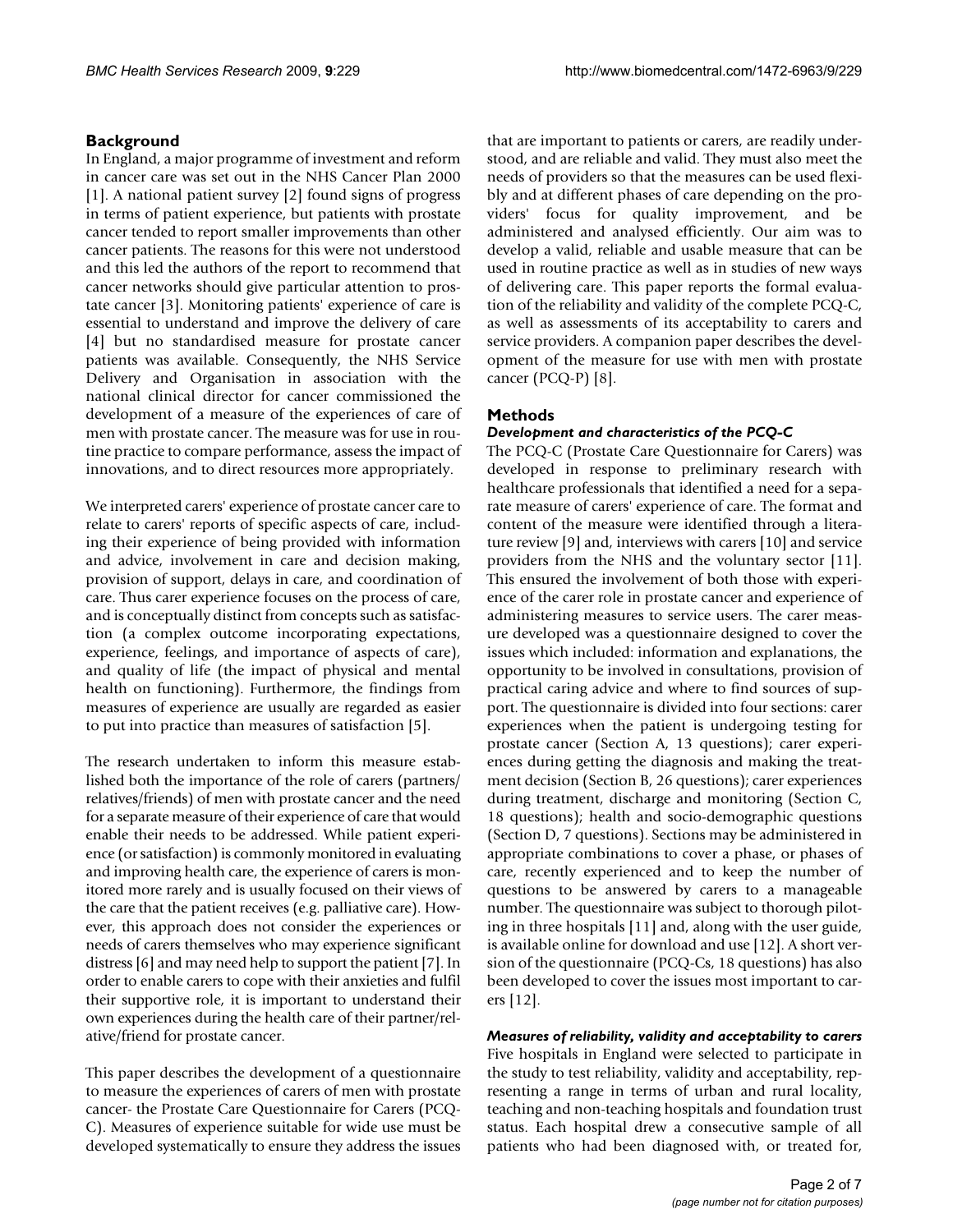prostate cancer within the past two years, excluding patients who had died or were too ill to participate; this produced a list of between 152 and 253 patients per hospital. Details of the participating hospitals and patients are given in the accompanying paper [\[8\]](#page-6-7). All 1087 patients who had been invited to participate in the testing of the PCQ-P (Prostate Care Questionnaire for Patients) were also mailed a copy of the PCQ-C. Patients were asked to pass on a pack containing the PCQ-C (either Sections A, B and D, Sections C and D or the complete questionnaire) to their carer if they were able to identify a person as their carer, and were happy to pass on the questionnaire. It was recognised that many people caring for a relative or friend with prostate cancer may not identify with the designation 'carer', so the terms 'partner/relative/friend' were used alongside the term 'carer'. The pack carers received contained the carer questionnaire, a covering letter, and an information sheet, and carers were asked to return their questionnaire in the separate stamped-addressed envelope provided.

Test-retest reliability was undertaken in two hospital sites (hospitals 1 and 2). In these sites, 210 carers who had responded to the original mailing were posted the PCQ-C again three weeks later. In addition, nine carers from one hospital site who had completed the PCQ-C took part in semi-structured interviews to explore acceptability and face validity. Four face-to-face and five telephone interviews were carried out. Interviews were not transcribed, but notes were taken during the interview by the interviewer.

Key properties of the sections of the PCQ-C, including aspects of validity, reliability, and acceptability to carers were analysed. Overall scores were calculated for each section of the questionnaire, by summing up scores across questions and converting to a score out of 100, with higher scores indicating more positive experiences of care [[11](#page-6-10)]. Statistical analyses were conducted using SPSS version 16.0.

# *Acceptability to carers*

Acceptability was evaluated through examination of completion rates for individual questions and whole sections of the questionnaire, and by analysing distributions of responses for individual questions. Acceptability was also assessed in interviews, by asking carers about their experience of completing the questionnaire.

# *Validity*

Face and content validity were investigated through the carer interviews. Carers were asked to recount their experiences of the care process and their involvement in it, and to reflect on their responses to the questionnaire. Carers were also asked whether there were any issues that were important to them that were not included in the PCQ-C. Content validity was also assessed through exploratory principal components analysis (PCA), to identify if key aspects of care identified in the preliminary research [[9](#page-6-8)[,10](#page-6-9)] had been incorporated into the PCQ-C.

In the absence of a comparable carer questionnaire further validity testing was undertaken by comparing the scores for patients and carers in corresponding sections of their respective questionnaires. A moderate to high correlation (0.3) between patient and carer scores was expected, reflecting differences in the questions included in the patient and carer questionnaire, but also reflecting the fact that patients and carers may have different perspectives on the same experience.

# *Reliability*

Internal consistency reliability for each section was measured using Cronbach's alpha [\[13](#page-6-12)]. Stability reliability was assessed using intraclass correlation coefficients (ICC) between scores on the first and second completion of the questionnaire. Stability was also assessed by calculating the percentages of carers answering each question in the same way on the first and second completion of the questionnaire.

# *Usability and acceptability to service providers*

The usability and acceptability of the questionnaire to service providers was assessed through a sample of four hospitals surveying carers' experiences using different sections of the PCQ-C, and then seeking feedback on their experiences of this process. Four hospitals in England were selected to ensure a range in terms of urban and rural locality, teaching and non-teaching hospitals, and foundation trust status. Hospitals were provided with questionnaires, a user guide developed as part of the study, and software to enable them to enter their data and produce basic summary results. Hospitals were asked to survey around 100 carers (via the patients) and feedback on staff's experiences was gained through semi-structured interviews with one or two key persons who had administered the survey in each hospital (total of 5 interviews), along with informal discussion with other members of hospital staff. Interviews were not transcribed, but notes were taken by the interviewer during the interview.

# **Results**

# *Acceptability to carers*

Questionnaires were returned by 514 carers. As the carer questionnaires were sent to 1087 patients this equates to a response rate of 47.3%. However, the number of patients who did not have a carer or who chose not to pass the invitation pack to their carer is unknown, meaning that the true response rate cannot be calculated. Sections A and B were completed by 244 carers, and 350 completed Section C. The demographic characteristics and health status of responders are summarised in Table [1.](#page-3-0)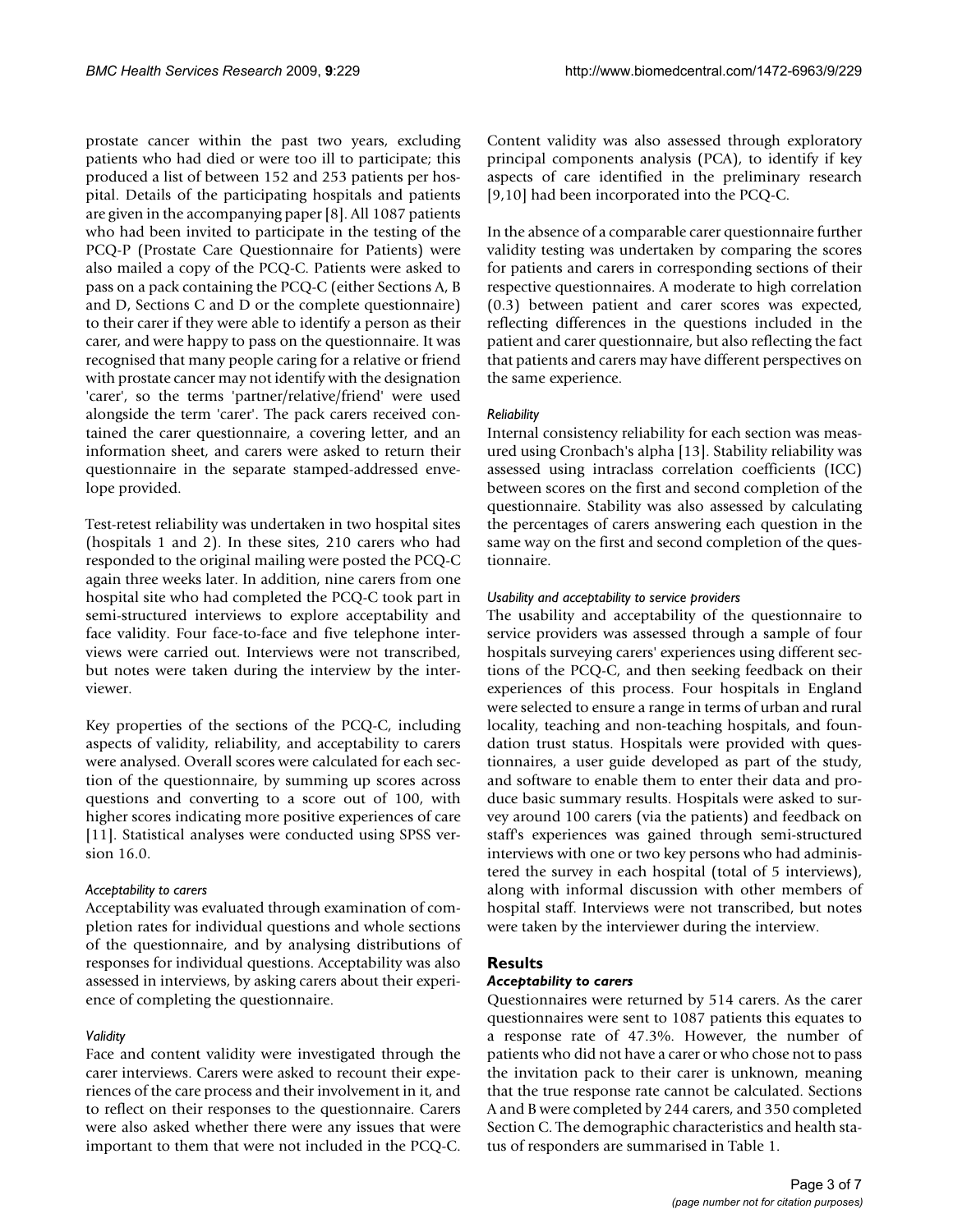The proportion of carers completing fewer than 50% of the questions in each section was low to moderate: 52 carers (15.9%) for Section A, 28 carers (13.5%) for Section B, and 62 (27.1%) for Section C. Missing data were usually due to carers omitting whole sections, and in many cases this may have been appropriate. For example, carers who indicated that the patient was not undergoing active treatment were more likely to leave Section C (experiences during treatment, discharge and monitoring) blank ( $\chi^2$  = 38.3,  $p < 0.001$ ). For carers who completed more than 50% of the questionnaire, missing data for individual questions ranged from 0% - 32.4%. However, the majority of questions showed less than 10% missing data. Responses to most questions were well distributed across response options. Overall, carers more often reported positive experiences, with mean overall scores ranging from 57.0 to 86.0 across the sections. Descriptive statistics of section scores are shown in Table [2.](#page-4-0)

<span id="page-3-0"></span>**Table 1: Demographic characteristics and overall health status of carer sample: reliability and validity testing**

| <b>Relationship to patient</b>    | $N$ $(\%)$ |
|-----------------------------------|------------|
| Wife/partner                      | 444 (86.4) |
| Other relative                    | 13(2.2)    |
| Friend                            | 2(0.3)     |
| Other                             | 22(3.7)    |
| Age (years)                       |            |
| < 54                              | 68 (11.4)  |
| $55 - 64$                         | 190(31.9)  |
| 65-74                             | 225 (37.8) |
| $75+$                             | 96 (16.1)  |
| Overall health                    |            |
| Very good                         | 154 (25.9) |
| Good                              | 280 (47.1) |
| Fair                              | 118 (19.8) |
| Poor                              | 18(3.0)    |
| Very poor                         | 5(0.8)     |
| <b>Ethnicity</b>                  |            |
| White British/Irish               | 562 (94.5) |
| South Asian                       | 3(0.5)     |
| African/Caribbean                 | 5(0.8)     |
| Other                             | 0(0)       |
| <b>Current situation</b>          |            |
| Employed                          | 136 (22.9) |
| Retired                           | 388 (65.2) |
| Other                             | 35 (5.9)   |
| Current or most recent occupation |            |
| Professional                      | 136 (22.9) |
| Managerial                        | 51 (8.6)   |
| Clerical                          | 164(27.6)  |
| Technical/craft                   | 7 (1.2)    |
| Manual/service                    | 82 (13.8)  |

i May not add to 100 due to missing data

#### *Face and content validity*

All carers interviewed agreed that the questionnaires covered important aspects of care. Several questions were felt to be ambiguous and the wording was changed to improve understanding. One issue, the importance of a well organised discharge, was highlighted by several carers, who reported having experienced significant problems at this phase of care. Consequently, two further questions on the provision of information about recovery and side-effects, and obtaining medical supplies were added to the final version of the questionnaire.

Content validity was also assessed through exploratory principal components analysis. Section A (tests) emerged as a single component, including all questions. In Section B (diagnosis and treatment decision) and Section C (treatment and monitoring) three components emerged. On inspection the components in Section B were related to 'involvement and information', 'explanation', and 'treatment decision'. In Section C the components related to 'explanation, information and support', 'discharge', and 'continuity and communication'. Comparison of these components with themes from the initial carer interviews [[10](#page-6-9)] and literature review [\[9\]](#page-6-8) confirmed that key aspects of care identified in this preliminary research had been incorporated into the PCQ-C (see additional file [1:](#page-6-13) exploratory PCA).

The comparison of patient and carer scores for corresponding sections of their respective questionnaires showed moderate to high, significant, correlations (see Table [3](#page-4-1)) providing support for the validity of the carer questionnaire.

#### *Internal consistency reliability*

Cronbach's alpha coefficients ranged from 0.80 to 0.89, indicating high internal consistency for all sections of the PCQ-C (see Table [3\)](#page-4-1).

#### *Test-retest reliability*

Ninety-two carers (43.8%) completed the retest questionnaire; 43/88 (48.9%) completed Sections A and B, and 49/122 (40.2%) completed Section C. Carers completing retest questionnaires did not differ significantly from other carers in terms of age, health status, ethnic group, or employment status ( $p > 0.05$  in each case). The test-retest intraclass correlation coefficients for the three sections were between 0.52 and 0.83, and all were significant at *p* < 0.05 (see Table [4\)](#page-5-0), indicating acceptable reliability [\[14](#page-6-14)]. The stability of section B is somewhat lower than the other sections. The consistency of responses to individual questions was high, between 58.3% and 100% of carers answering identically on the first and second mailing. Most questions (52, 89.7%) were answered perfectly consistently by over 70% of responders on the first and sec-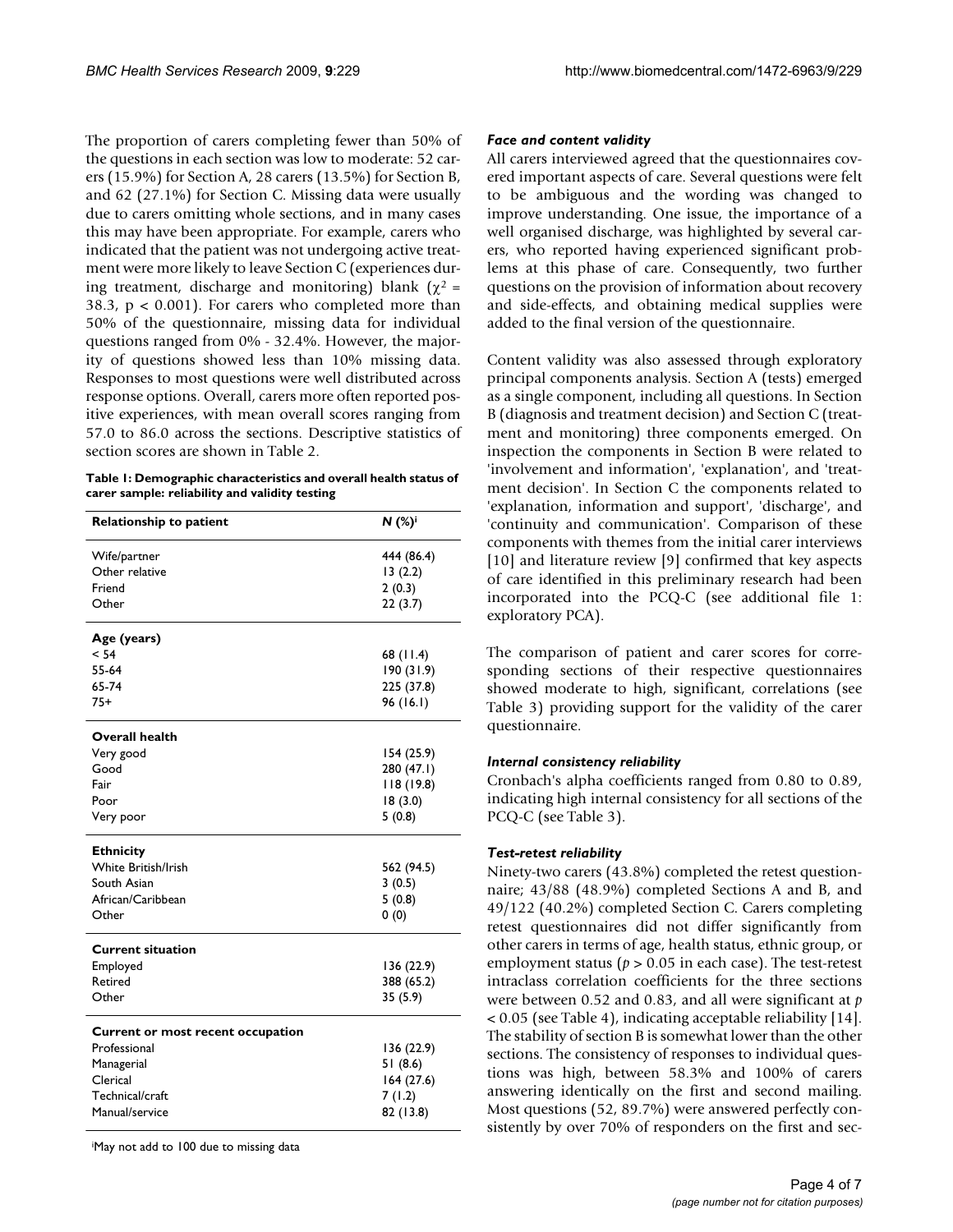| <b>Section</b> | N   | Mean score | <b>SD</b> | Minimum | Maximum | % with lowest possible score | % with highest possible score |
|----------------|-----|------------|-----------|---------|---------|------------------------------|-------------------------------|
| Section A      | 179 |            | 57.0 27.7 | 4.7     | 100     |                              |                               |
| Section B      | 167 | 86.0       | 16.6      | 16.7    | 100     |                              | 13.1                          |
| Section C      | 278 |            | 69.2 27.0 |         | 100     | 0.9                          | 14.3                          |

<span id="page-4-0"></span>

| Table 2: Descriptive statistics of overall scores from the three sections of the questionnaire |  |  |  |  |  |  |
|------------------------------------------------------------------------------------------------|--|--|--|--|--|--|
|------------------------------------------------------------------------------------------------|--|--|--|--|--|--|

i Section A = carer experiences when the patient was undergoing testing for prostate cancer, Section B = carer experiences during getting the diagnosis and making the treatment decision, Section C = carer experiences during treatment, discharge and monitoring

ond completion of the questionnaire. The questions where responses were less consistent were those with a higher number of response options. For these questions, the difference between carer responses on the first and second completion of the PCQ-C tended to be a shift to the neighbouring response option, for example, from 'good' to 'very good'.

#### *Sensitivity*

The results from the hospitals where PCQ-C was used show that there are variations in reported experiences of care between hospitals as well as experience of some aspects of care that is poor, such as tests and monitoring (see Table [5](#page-5-1)).

#### *Acceptability to service providers*

No major difficulties were reported by the four hospitals administering the questionnaire (all conducted a postal survey and one supplemented this by handing questionnaires out in the Urology clinic). In interviews with hospital staff the importance of introducing the measure sensitively was emphasised, as was the need to be clear about how the results would be used, as this would help to ensure staff co-operation. Their feedback on the questionnaire itself was that it was relevant and would provide useful data, allowing comparison between hospitals as well as identifying specific aspects of service delivery that should be examined.

#### **Discussion**

In England, men's reported experiences of prostate cancer care has been worse than for patients with other cancers,

and since a high proportion of patients and their carers are relatively old, deficiencies in care are likely to have a significant impact on both patients and carers. However, there are no measures specifically designed to address the experiences of these carers and that could be used to monitor their needs. This paper has explained the development of the measure for carers, PCQ-C, which has been designed so that it can be used independently or alongside the measure of patients' experience of prostate cancer care, PCQ-P [[8](#page-6-7)]. Corresponding sections from each questionnaire can be administered simultaneously to carers and patients respectively.

The strengths of the PCQ-C are that the form and content have been based on research with users and healthcare professionals (clinical and administrative staff). The questionnaire has been subjected to a range of tests for validity and reliability in a variety of hospital settings, so that it is ready for use in hospitals. The PCQ-C can be used as a complete questionnaire, or sections of the measure can be used individually. A short version, covering carer experiences across the whole patient journey, is also available [[11](#page-6-10)]. Feedback from four hospitals on their experience of using the PCQ-P and PCQ-C indicated that they found the questionnaires relevant and easy to use, and felt that they produced useful data [[8](#page-6-7)]. Further use of the questionnaire could be to review and compare care between hospitals in a region, or to establish national benchmarks for care against which all hospitals can compare themselves. Ideally the use of the questionnaire should be accompanied by efforts to tailor service delivery to the needs of carers.

<span id="page-4-1"></span>

| Table 3: Correlation between carer and patient scores |  |  |
|-------------------------------------------------------|--|--|
|-------------------------------------------------------|--|--|

| <b>Carer and Patient Sections</b>                                                   | <b>Correlation: Pearson's r</b><br>P value<br>N |
|-------------------------------------------------------------------------------------|-------------------------------------------------|
| Carer Section A (referral and tests) with Patient Section B (tests at the hospital) | 0.43<br>p < 0.001<br>169                        |
| Carer Section B (diagnosis) with Patient Section C (diagnosis)                      | 0.62<br>$b \le 0.001$<br>148                    |
| Carer Section C (treatment and monitoring) with Patient Section D (treatment)       | 0.59<br>p < 0.001<br>199                        |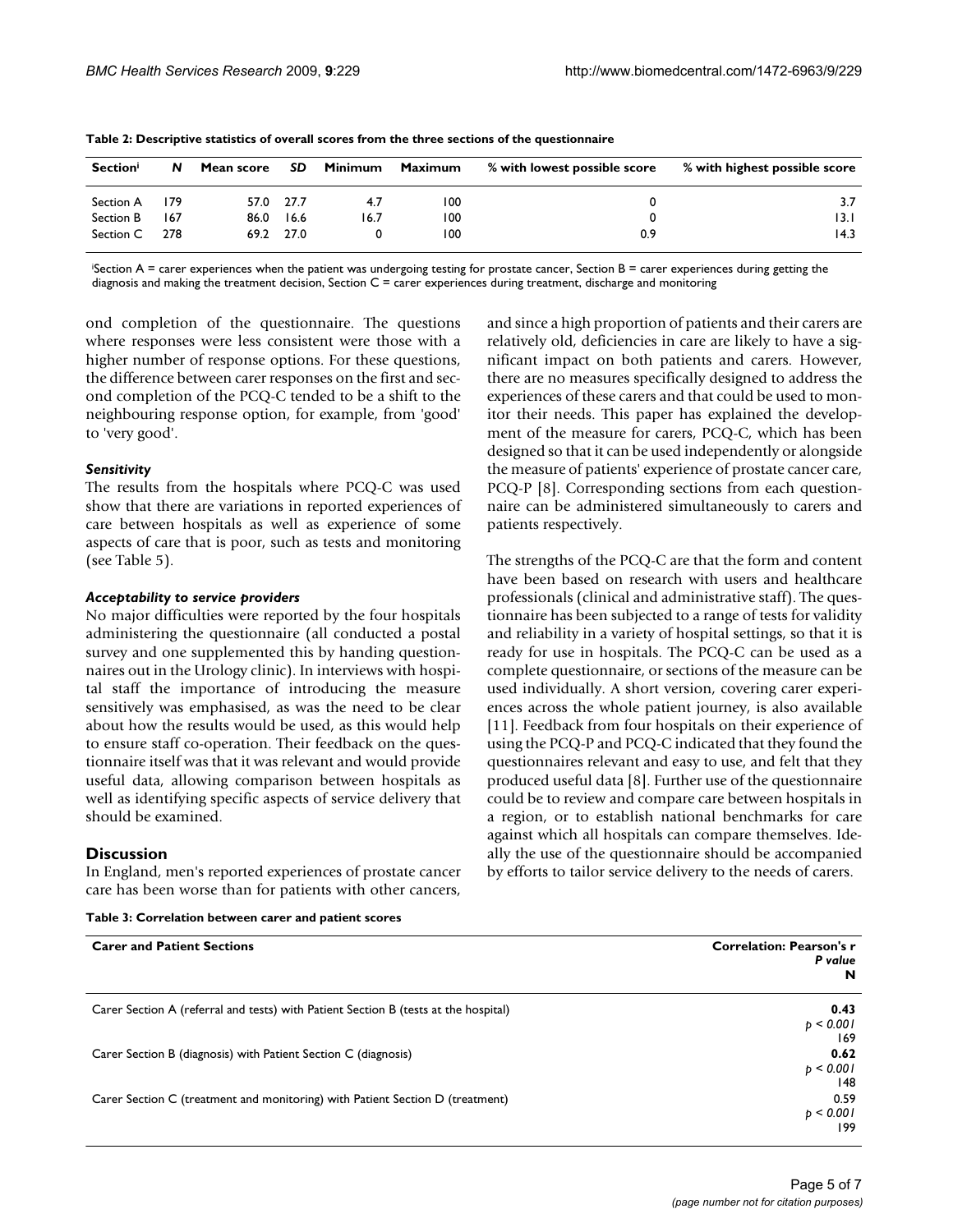|                | Internal consistency | <b>Stability: Test-retest reliability</b>    |                                              |                                                 |  |  |
|----------------|----------------------|----------------------------------------------|----------------------------------------------|-------------------------------------------------|--|--|
| <b>Section</b> | Cronbach's $\alpha$  | Ist mailing mean score<br>SD, min-max<br>(N) | 2nd mailing mean score<br>SD, min-max<br>(N) | <b>Intraclass Correlation Coefficient (ICC)</b> |  |  |
| Section A      | 0.80                 | 65.4<br>26.7, 14.8-100 (29)                  | 63.9<br>23.2, 12.7-96.5 (28)                 | 0.77                                            |  |  |
| Section B      | 0.82                 | 90.2<br>$16.1, 16.7 - 100(29)$               | 94.0<br>7.5, 72.2-100 (27)                   | 0.52                                            |  |  |
| Section C      | 0.89                 | 80.7<br>$20.9, 9.1 - 100(40)$                | 77.9<br>$23.9, 8.3 - 100 (43)$               | 0.83                                            |  |  |

<span id="page-5-0"></span>**Table 4: Reliability: Internal consistency and stability of the three sections of the PCQ-C**

i Section A = carer experiences when the patient was undergoing testing for prostate cancer, Section B = carer experiences during getting the diagnosis and making the treatment decision, Section  $C =$  carer experiences during treatment, discharge and monitoring

There are several limitations that should be noted. It was not possible to test for criterion validity because there was no accepted, valid carer experience questionnaire available with which PCQ-C could be compared. The stability of section B is somewhat lower than for the other sections. The majority of the carers who completed Section B on both the first and the second occasion gave high overall scores for the section, and lack of variance in scores for Section B may account for the lower ICC. In addition sample size for the analysis of carer data is relatively small. There remain significant barriers to accessing carers, not least the requirement to invite carers to participate in studies via patients, and some consideration of how best to recruit carers when using the PCQ-C is required. Opportunistic sampling (e.g. via support groups and charities) may provide a convenient alternative route to the approach used in this study, although this will carry an increased risk of bias [[15](#page-6-15)].

There are several opportunities for further research. Firstly, this study covered experiences of prostate cancer care from initial consultation through to treatment and monitoring.

<span id="page-5-1"></span>**Table 5: Summary scores by hospital - PCQ-C**

To cover all the phases of care a measure is needed that addresses experiences during palliative and end-of-life care. Secondly, to further understanding of carers and their experiences comparisons between groups of carers may be carried out using the existing measure (e.g. looking at responses and socio-demographic characteristics). Thirdly, while the questionnaire was able to detect different experiences of carers between different hospitals its sensitivity to change has yet to be tested. This could be carried out for example by using PCQ-C to measure carer experience before and after a change to service delivery.

There are two aspects of the PCQ-C that are worth noting. Firstly, it is a questionnaire that has been tested and exhibits satisfactory reliability, validity and acceptability to carers of men with prostate cancer. The PCQ-C is ready to be used in service monitoring and improvement, and could also provide a starting point for the development of instruments for other cancer groups, as many of the issues that it covers are relevant to other cancers. Secondly, the questionnaire has been developed as a measure of carers' own experience of prostate cancer care so that service

|                     |                                   | N                | Mean                                           | <b>Std. Deviation</b> | F value for difference between means for individual hospitals<br>(p value) |
|---------------------|-----------------------------------|------------------|------------------------------------------------|-----------------------|----------------------------------------------------------------------------|
| Score for Section A | Hospital I                        | 74               | 61.0 <sup>a</sup>                              | 27.3                  | 3.31<br>$p = 0.04$                                                         |
|                     | Hospital 3                        | 48               | 48.4 <sup>a</sup>                              | 26.5                  |                                                                            |
|                     | Hospital 5                        | 57               | 59.0                                           | 28.0                  |                                                                            |
|                     | Total                             | 179              | 57.0                                           | 27.7                  |                                                                            |
| Score for Section B | Hospital I                        | 67               | 89.6 <sup>a</sup>                              | 14.5                  | 3.83<br>$p = 0.02$                                                         |
|                     | Hospital 3                        | 47               | 80.9 <sup>a</sup>                              | 21.9                  |                                                                            |
|                     | Hospital 5                        | 53               | 86.0                                           | 2.1                   |                                                                            |
|                     | Total                             | 167              | 86.0                                           | 16.6                  |                                                                            |
| Score for Section C | Hospital 2                        | 112              | 77.8 <sup>a, b</sup>                           | 23.5                  | 10.55<br>p < 0.001                                                         |
|                     | Hospital 4<br>Hospital 5<br>Total | 117<br>49<br>278 | 62.2 <sup>a</sup><br>66.3 <sup>b</sup><br>69.2 | 28.7<br>25.5<br>27.0  |                                                                            |

a, b Means with the same superscript differ significantly from each other at p < 0.05. Other differences are not significant